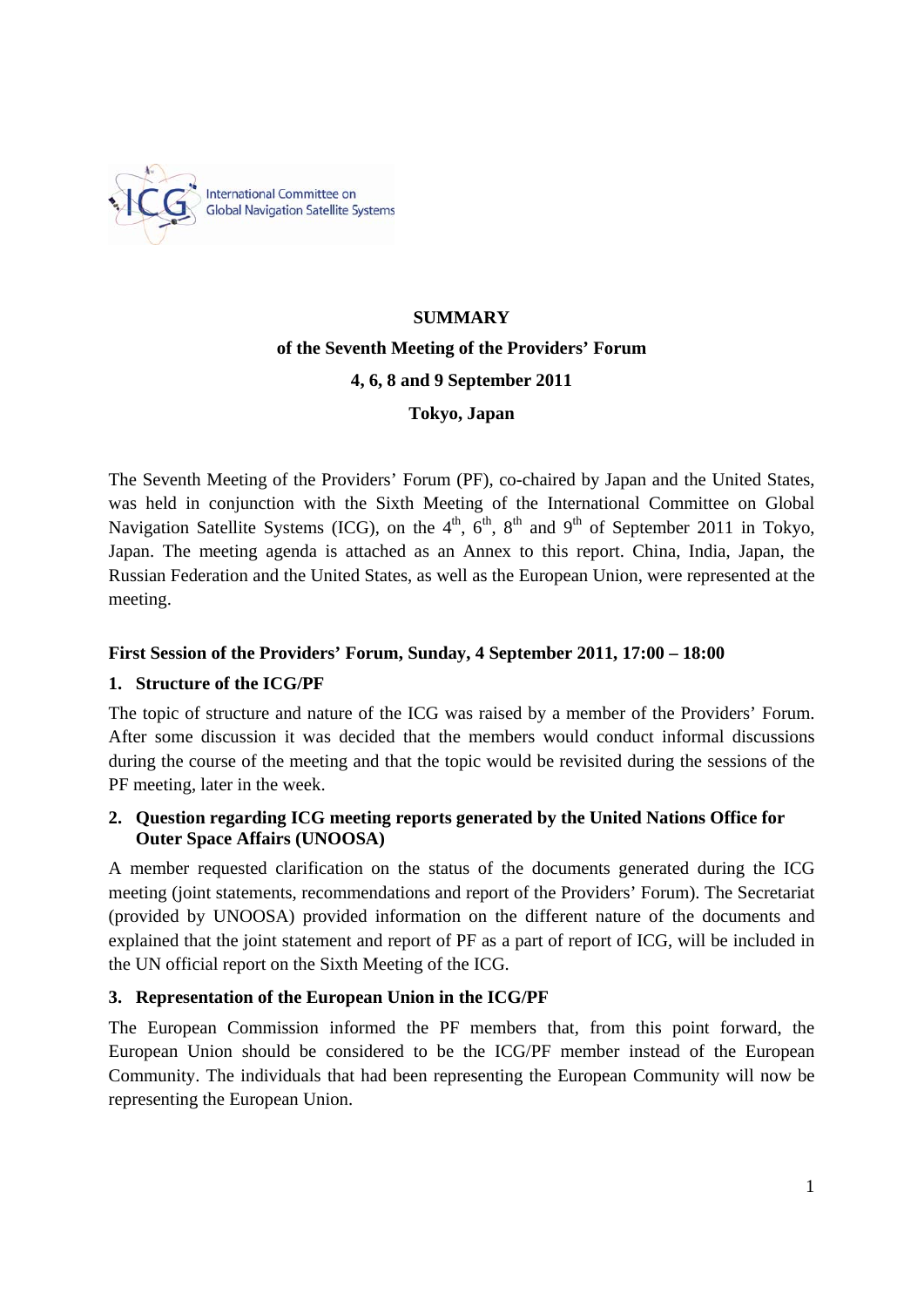## **Second Session of the Providers' Forum, Tuesday, 6 September 2011, 11:15 – 13:15**

#### **4. Second Session Agenda**

The meeting was called to order. The agenda was presented with the following additions: Interagency Operations Advisory Group (IOAG) and Fédération Aéronautique Internationale (FAI) applications, and Inter-Agency Space Debris Coordination Committee (IADC) relation to the ICG.

## **5. Open service information dissemination**

China gave a report on the preliminary positioning results of BeiDou Navigation Satellite System. In this report, preliminary positioning results using BeiDou observations and an analysis on the performance of the system were presented. From these results, information on the accuracy available to the users of navigation and high precision relative positioning can be derived. The accuracy shown in this presentation is very promising, though the BeiDou constellation has not been fully deployed.

## **6. Service performance monitoring**

It was noted that the Working Group A would likely have recommendations on this subject for consideration by the PF at the third session of the PF on Thursday, 8 September 2011. No further comments were offered at this time.

## **7. Spectrum protection: interference detection and mitigation**

The United States provided information on the status of the United States domestic regulatory process related to conditional Federal Communications Commission (FCC) approval for LightSquared (LSQ) operations in the bands directly below and slightly above the Radio-Navigation Satellite Services (RNSS) L-1 allocation. FCC final approval is contingent upon determination that use of Global Positioning Systems (GPS) and global navigation satellite systems (GNSS) services are not adversely impacted by the planned LSQ operations. The FCC's process is ongoing and no determination has been made at this time. Testing of LSQ equipment was conducted for the purpose of evaluating the impacts of these operations on GPS use. It was further noted that this matter of ancillary mobile-satellite service (MSS) operations (the International Telecommunication Union (ITU) refers to these operations as Complimentary Ground Component (CGC)) adjacent to the RNSS band may be considered by a future ITU World Radio Conference (WRC) and may be addressed through the ITU radio bureaus working party process.

The United States stated that if additional interference testing is conducted by the government, they would consider including receivers using other systems signals, provided that all necessary coordination can be completed in time. The United States committed to identify a point of contact for interested system providers.

The European Union noted that similar operations have been studied in Europe and found to be disruptive of other MSS operations and so discarded as an implementation option.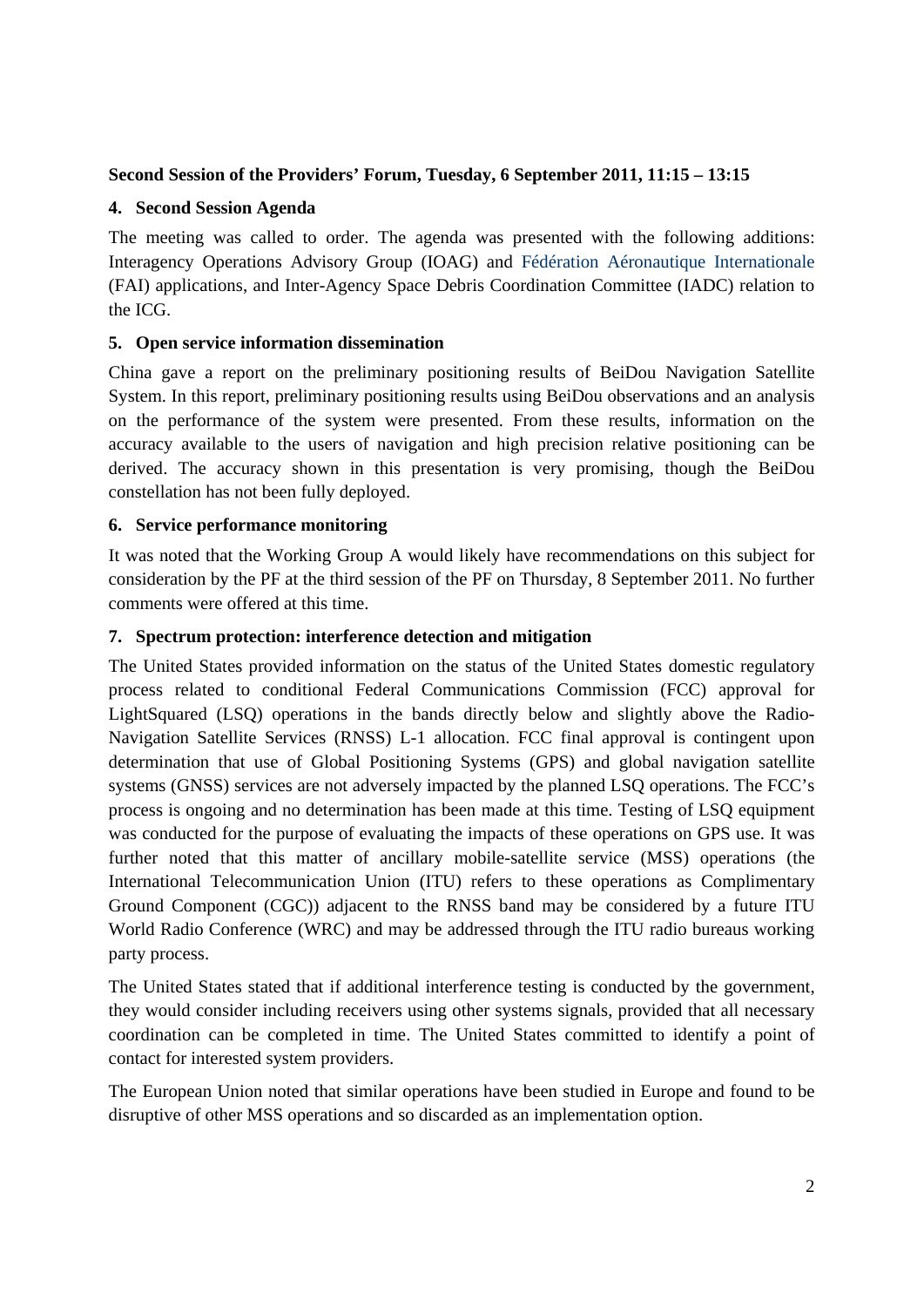Japan noted that it had provided input to the FCC stating its concerns regarding this operation. Japan also noted that the official position of the Asia Pacific Telecommunity (APT) is to oppose any action favorable to CGC that may be considered at WRC-2012.

China noted that with establishing of new systems and increasing of new frequency bands and applications of new services, more and more space systems will face this kind of issue. It is envisioned that this may lead to additional overlapping of frequency bands and more interference between systems. Since GNSS is a service-oriented system, which is aimed at serving all humankind, this issue is warrants significant attention across the world. The BeiDou system, as a member of the GNSS family, would like to join with others in the discussion of this issue.

The European Union made a comment related to Spectrum Protection, stating that Interference, Detection and Mitigation (IDM) is an issue they are concerned about. There are policy issues being discussed within the European Union related to GNSS jammers. The WG A co-chair noted that the working group would be considering a recommendation for an IDM workshop to be considered at the third session of the Providers' Forum Meeting on Thursday, 8 September 2011.

## **8. ICG Information Centres**

The Secretariat gave a report on the Regional Centres for Space Science and Technology Education affiliated to the United Nations acting as the ICG Information Centres. It was noted that China offered to make available an information centre at Beihang University in Beijing, and that UNOOSA is investigating the feasibility of this offer.

China proposed that the providers should assume more responsibility for disseminating GNSS information and facilitating GNSS awareness. China noted that GNSS providers have more experience, resources in GNSS applications, and are geographically distributed throughout the world to take advantage of this. China proposed to explore among the Providers the idea of establishing ICG information centers out of the current UN affiliated Regional Centres for Space Science and Technology Education.

## **9. ICG Information Portal**

The chairman opened the discussion on the proposed redesign of the ICG Information Portal. The Secretariat proposed an ad hoc group be formed to assist the ICG Executive Secretariat in restructuring the ICG Information Portal to ensure that information can be easily navigated.

The United States noted that at the June 2011 Providers' Forum planning meeting, input was requested on improvements to the site. In July 2011, the United States provided a website redesign proposal to the Secretariat for review. The United States presented the concepts of the proposal. The proposal focused on a complete redesign of the site, and would establish an external section accessible by anyone, as well as an internal section, which would be restricted, with access obtained by logging in.

The Secretariat noted that depending on the nature of the modifications to the website, there may be some financial implications but this cost could not be evaluated without submission of a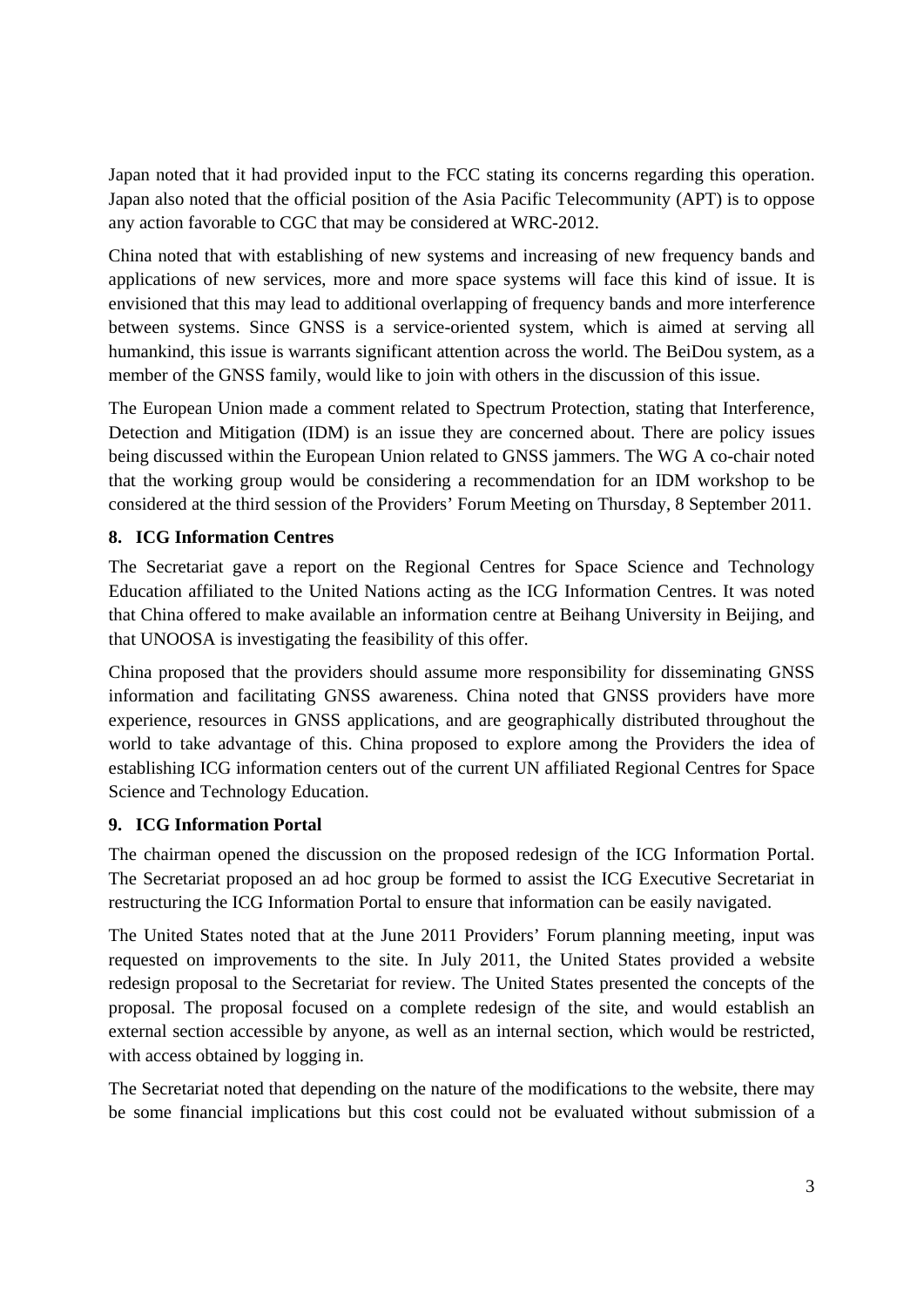proposal to the Web Development Team of the United Nations Information Technology Service. Also there are rules concerning UN websites that would have to be adhered to.

After some discussion it was decided that the United States would circulate its proposal to the members for their comments.

## **10. Glossary of terms related to the work of the ICG and the Providers' Forum**

The Secretariat asked for the comments on the draft glossary of terms so that it could be considered at the next meeting, and approved at the next ICG meeting.

#### **11. Document consolidating decisions and conclusions reflected in the reports of past meetings of the ICG and its Providers' Forum**

The Secretariat offered the view that this is an informal internal document. After some discussion (such as proposals from China and the European Union to make the ICG document available on the ICG Information Portal) it was proposed by the United States that the PF could approve this document and then format the document suitable for public posting to the ICG Information Portal. This proposal was accepted by the PF.

## **12. Structure of the ICG**

Russia proposed that the PF members think about the structure of the ICG and whether it makes sense to consider some changes. India offered further views. The United States clarified that the Working Groups (WG) procedures on setting work plans address at least some of the views offered.

The European Union requested clarification regarding how this discussion relates to the topic of structure as was discussed at the first session of the PF Meeting. Russia clarified this by indicating that the remarks were intended to stimulate the PF members to begin thinking about the direction of the ICG, but not meant as a specific proposal.

The Chairman proposed some options for examining this further, including setting this as a dedicated agenda item as part of a future PF meeting. This will be further discussed at the third session of the Providers' Forum meeting, on Thursday, 8 September 2011..

## **Third Session of the Providers' Forum Thursday, 8 September, 16:30 – 17:30**

#### **13. Applications of IOAG and FAI to the ICG**

After a brief description of the topic by the Co-Chair, the PF endorsed the Observer status and the Associate member status respectively to these organizations.

#### **14. IADC ICG relationship**.

The Co-Chairman noted the proposal from Italy. China and the United States stated that it wasn't clear what type of relationship was being requested and expressed concerns about creating a new type of ICG relationship beyond what currently exists. The Co-Chair proposed that this be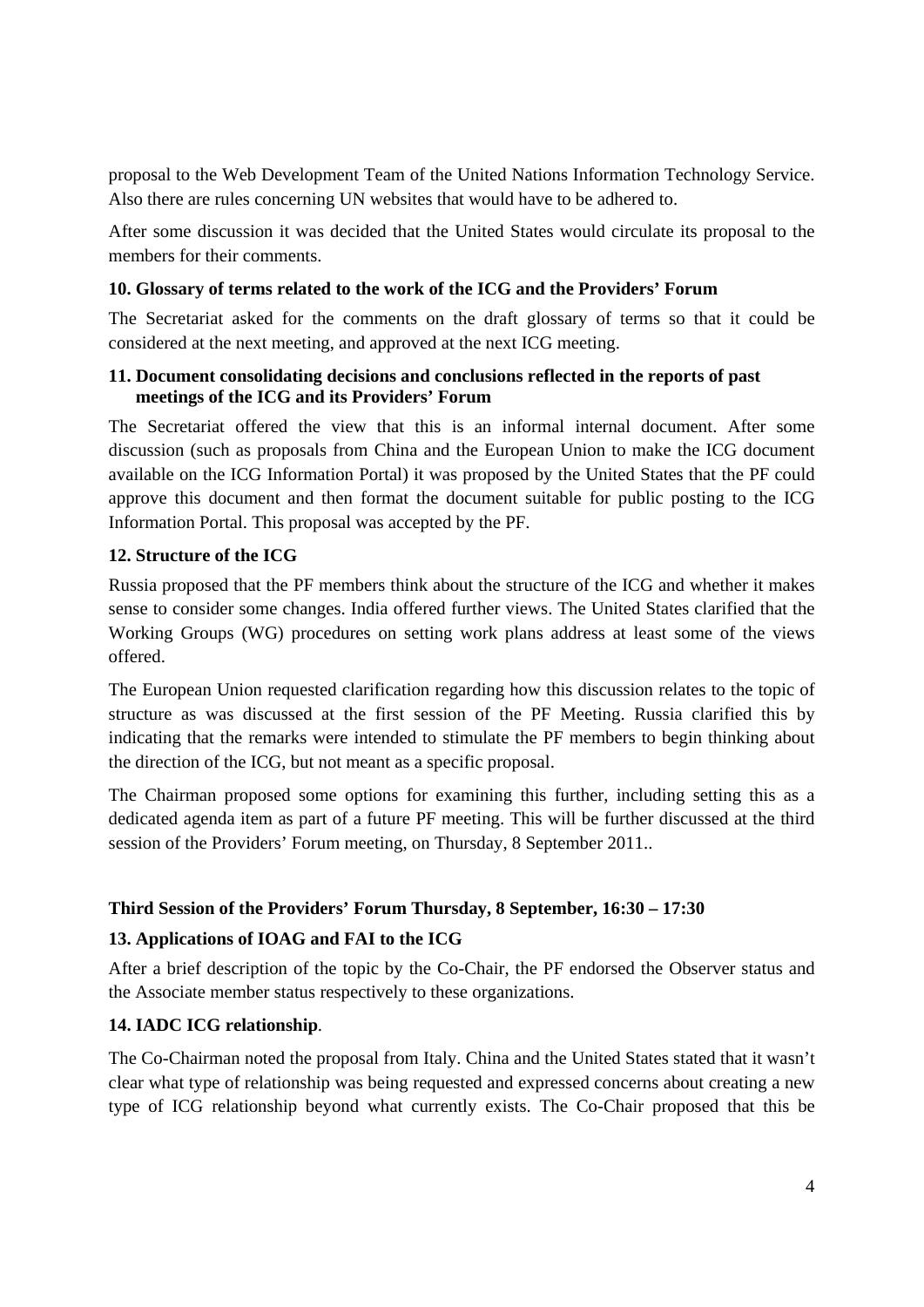considered at the next ICG meeting, and that Italy be requested to provide more information on their proposal at that time.

## **15. Replacement and succession of the European Community by the European Union in the Terms of Reference of ICG and its Providers' Forum**

China requested clarification from the European Union regarding the change of name and representation. The European Union offered that this name change will not have any impact on the future representation. The Secretariat provided information that the European Union had submitted a letter requesting this name change. The Co-Chair proposed that the Secretariat distribute this letter to the members and that the members adopt this name change request by email. This was accepted.

## **16. Document with conclusions and recommendations**

The Co-Chair proposed that it be adopted and posted as it stands without reformatting. The United States requested that this be posted as a document for internal ICG/PF usage only. China proposed that the title be modified to reflect that this document is not the ICG report but extracts of the ICG reports. "Extracts from Reports of the ICG and Providers' Forum" was proposed by the Co-Chair as the new title and it was accepted by the members. The Co-Chair noted that the document will be updated to reflect the proceedings of this meeting.

## **17. Glossary of terms related to the work of the ICG and its Providers' Forum**

The Secretariat noted that comments were still pending from the Russian Federation and Working Group D. The Co-Chair proposed that the Glossary of terms remain open with a view of completing the work by the end of the year and approval at the next ICG meeting. China noted that they would provide additions and comments in regards to this document. The Co-Chair noted that this document would be periodically revised.

#### **18. Future structure of ICG**

The Co-Chair noted that this had been discussed at the earlier PF sessions of this week and opened the floor for discussion. The United States stated that they would have thoughts on this matter and requested a timeframe for addressing this topic. The Co-Chair proposed that at the next PF meeting an agenda item be devoted to this topic and that specific proposals may be made at that time. The Co-Chair proposed that the agenda item be titled "Future role and work of the ICG and its Providers' Forum". The Co-Chair noted that other venues exist between this and the next PF meeting where members could discuss this further.

China expressed that this discussion topic seemed to entail a lengthy process.

The European Union expressed the opinion that the User Forum seems to be redundant with the Working Groups and questioned its need. They also noted that the addition of sub-groups made it difficult for them to attend all the extra meetings. The European Union also noted that the rules for the establishment of Chairs were lacking in the existing Terms of Reference. The European Union proposed that these topics be included in the discussion at the next PF meeting.